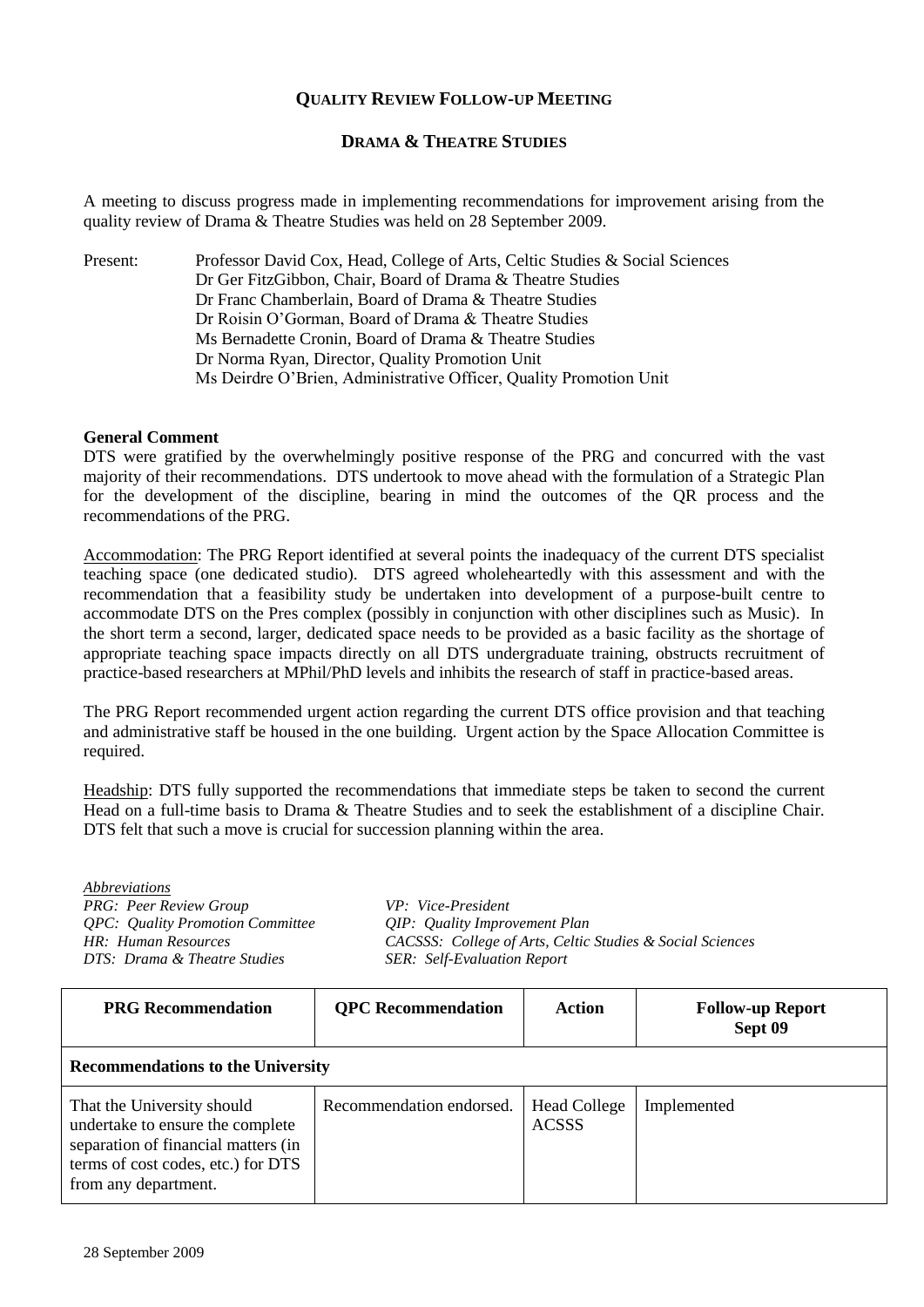| <b>QPC</b> Recommendation                                                                                                                                                                                                                | <b>Action</b>                                                          | <b>Follow-up Report</b><br>Sept 09                                                                                                                                                                                                                                                                                       |
|------------------------------------------------------------------------------------------------------------------------------------------------------------------------------------------------------------------------------------------|------------------------------------------------------------------------|--------------------------------------------------------------------------------------------------------------------------------------------------------------------------------------------------------------------------------------------------------------------------------------------------------------------------|
| Recommendation strongly<br>endorsed                                                                                                                                                                                                      | <b>UMT</b>                                                             | On-going.<br>AC has approved a policy<br>framework for interdisciplinary<br>degree programmes. However<br>modification of the RAM is still<br>under consideration in the<br>University.                                                                                                                                  |
|                                                                                                                                                                                                                                          |                                                                        |                                                                                                                                                                                                                                                                                                                          |
| Recommendation strongly<br>endorsed, noting however<br>that if additional resources<br>are required to implement<br>this that the Head of<br>College will need to<br>allocate these and that this<br>may not be possible<br>immediately. | <b>UMT</b><br><b>Head College</b><br><b>ACSSS</b>                      | Not yet implemented.<br>The Head of CACSSS declined to<br>comment on this<br>recommendation.<br>The Board of Studies for DTS is<br>being reconstituted along the<br>lines of the AC Policy on<br>Interdisciplinary Studies. The<br>College ACSSS is still<br>considering the issues.                                     |
| Recommendation endorsed.<br>QPC noted that if the<br>funding and governance<br>issues were resolved there<br>would be greater<br>participation                                                                                           | <b>UMT</b>                                                             | Not yet implemented.<br>The new UCC Interdisciplinary<br>Studies Policy, approved by AC,<br>should address this<br>recommendation. It was noted<br>that the current funding cutbacks<br>are de-incentivising.                                                                                                            |
|                                                                                                                                                                                                                                          |                                                                        |                                                                                                                                                                                                                                                                                                                          |
| Recommendation endorsed.                                                                                                                                                                                                                 | Head of<br>College<br><b>ACSSS</b><br>Space<br>Committee<br><b>UMT</b> | Not yet implemented.<br>The space currently occupied by<br>DTS is not sufficient for their<br>teaching requirements. It was<br>noted that issues of space<br>allocation are a matter for the<br>Head of College ACSSS in the<br>first instance. The Head of<br>College is a member of the<br>University Space Committee. |
|                                                                                                                                                                                                                                          | <b>Teaching and Learning/Accommodation</b>                             |                                                                                                                                                                                                                                                                                                                          |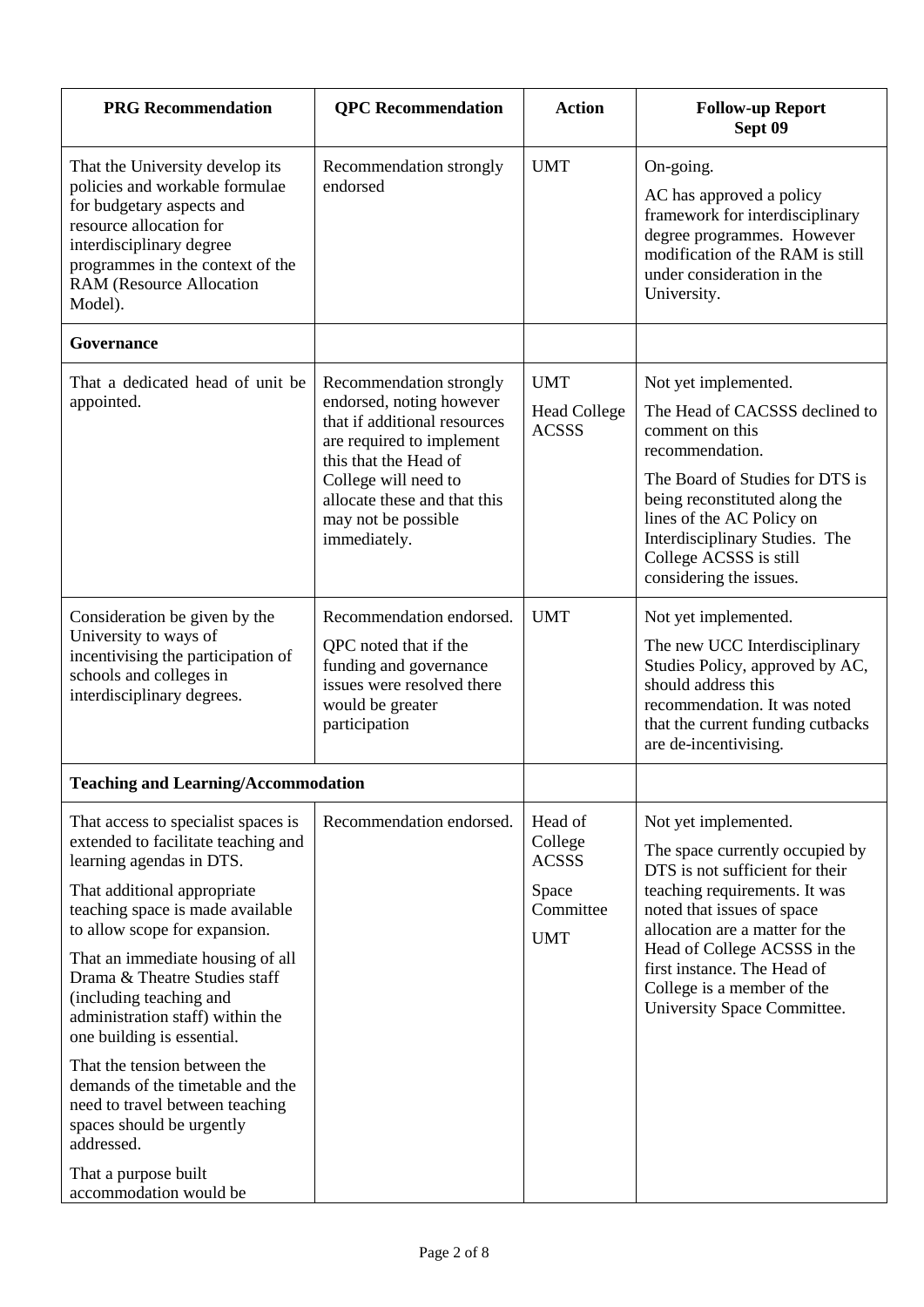| <b>PRG</b> Recommendation                                                                                                                                                                                         | <b>QPC</b> Recommendation                                                                                                                                                                                                                             | <b>Action</b>                                                                 | <b>Follow-up Report</b><br>Sept 09                                                                                                                                                                                                                                     |
|-------------------------------------------------------------------------------------------------------------------------------------------------------------------------------------------------------------------|-------------------------------------------------------------------------------------------------------------------------------------------------------------------------------------------------------------------------------------------------------|-------------------------------------------------------------------------------|------------------------------------------------------------------------------------------------------------------------------------------------------------------------------------------------------------------------------------------------------------------------|
| desirable and important.                                                                                                                                                                                          |                                                                                                                                                                                                                                                       |                                                                               |                                                                                                                                                                                                                                                                        |
| That a designated placement co-<br>ordinator to prepare students and<br>supervisors {for placement} is<br>necessary for optimum results.                                                                          | Recommendation endorsed.                                                                                                                                                                                                                              | Director<br>Board of<br><b>Studies</b><br><b>Head College</b><br><b>ACSSS</b> | Not implemented.<br>A designated placement co-<br>ordinator has not been put in<br>place; however, this module is<br>now optional and this has<br>relieved the burden of work<br>somewhat for DTS. The role is<br>shared among the members of the<br>Board of Studies. |
| <b>Curriculum Development</b>                                                                                                                                                                                     |                                                                                                                                                                                                                                                       |                                                                               |                                                                                                                                                                                                                                                                        |
| That a single honours<br>undergraduate programme in DTS<br>is introduced and that the<br>University seeks to facilitate this<br>development through appropriate<br>resourcing of the discipline.                  | Recommendation endorsed.<br>QPC noted that this is not<br>solely at the discretion of<br>the Board of Directors or<br>the Head of College and<br>discussions need to take<br>place within the College as<br>to how this is implemented.               | Director<br>Board of<br><b>Studies</b><br><b>Head College</b><br><b>ACSSS</b> | Not yet implemented<br>This recommendation has been<br>stalled to due a lack of resources<br>and space; however DTS are still<br>considering this recommendation<br>in the context of developing their<br>5 year strategic plan.                                       |
| <b>Research and Scholarly Activity</b>                                                                                                                                                                            |                                                                                                                                                                                                                                                       |                                                                               |                                                                                                                                                                                                                                                                        |
| That a research officer be<br>appointed with a clear remit to<br>further promote and progress the<br>research agenda, including the 4 <sup>th</sup><br>level agenda and to increase the<br>number of PhD students | Recommendation strongly<br>endorsed<br>QPC noted that a Research<br>officer is already in place<br>and welcomed positive<br>response of the Board of<br>Studies and the actions<br>planned                                                            | Director<br>Board of<br><b>Studies</b>                                        | Implemented.<br>DTS have a research officer in<br>place and will move to extend<br>and define more clearly the remit<br>to include $4th$ level recruitment.                                                                                                            |
| <b>Staff Development</b>                                                                                                                                                                                          |                                                                                                                                                                                                                                                       |                                                                               |                                                                                                                                                                                                                                                                        |
| That greater opportunities for<br>sabbatical/research leave to<br>pursue research agenda(s) are<br>provided.                                                                                                      | Recommendation endorsed<br>in principle<br>QPC noted the request for<br>additional resources<br>necessary to implement this<br>recommendation and<br>recommended that the staff<br>and Board of Studies<br>discuss these with the Head<br>of College. | <b>Head College</b><br><b>ACSSS</b>                                           | Not yet implemented.<br>The Head of College is currently<br>considering how to implement<br>sabbatical leave in smaller<br>departments.                                                                                                                                |
| That each member of staff is<br>supported in constructing a five<br>year research plan.                                                                                                                           | Recommendation strongly<br>endorsed                                                                                                                                                                                                                   | Director<br>Board of<br><b>Studies</b>                                        | Not yet implemented in full.<br>The Research Officer is currently<br>drawing up a 5 year plan for<br>DTS; individuals will be<br>supported in contributing to the                                                                                                      |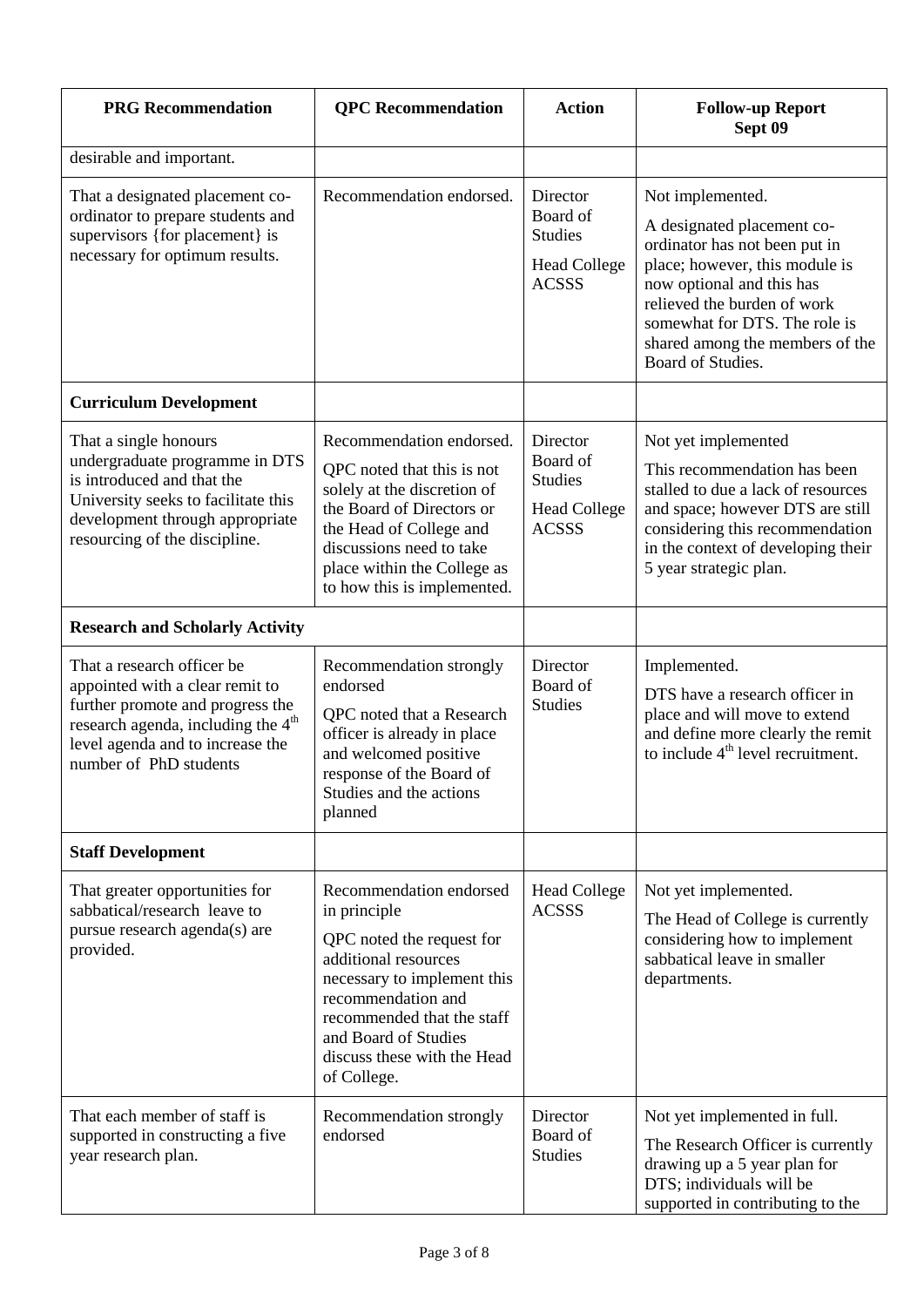| <b>PRG</b> Recommendation                                                                                                                                                                                                | <b>QPC</b> Recommendation                                                                                                                                                                                                                                                                                                                                                                             | <b>Action</b>                                                                 | <b>Follow-up Report</b><br>Sept 09                                                                                                                                                                                                                                                                                                                                                        |
|--------------------------------------------------------------------------------------------------------------------------------------------------------------------------------------------------------------------------|-------------------------------------------------------------------------------------------------------------------------------------------------------------------------------------------------------------------------------------------------------------------------------------------------------------------------------------------------------------------------------------------------------|-------------------------------------------------------------------------------|-------------------------------------------------------------------------------------------------------------------------------------------------------------------------------------------------------------------------------------------------------------------------------------------------------------------------------------------------------------------------------------------|
|                                                                                                                                                                                                                          |                                                                                                                                                                                                                                                                                                                                                                                                       |                                                                               | plan and the plan will reflect<br>individual contributions. DTS<br>was awaiting the outcomes of the<br>research quality review<br>conducted by UCC in 2008/09 to<br>finalise the research plan.                                                                                                                                                                                           |
| That the issues around the tension<br>that staff experience in terms of<br>their own career advancement are<br>addressed, specifically in terms of<br>balancing research, teaching and<br>professional responsibilities. | Recommendation strongly<br>endorsed                                                                                                                                                                                                                                                                                                                                                                   | Director<br>Board of<br><b>Studies</b><br><b>Head College</b><br><b>ACSSS</b> | On-going,<br>DTS will continue to seek<br>innovative ways of reconciling<br>these demands in the context of<br>its Strategic Plan.                                                                                                                                                                                                                                                        |
| <b>Staffing</b>                                                                                                                                                                                                          |                                                                                                                                                                                                                                                                                                                                                                                                       |                                                                               |                                                                                                                                                                                                                                                                                                                                                                                           |
| That a Chair in Drama & Theatre<br>Studies be established.                                                                                                                                                               | Recommendation endorsed<br>in principle<br>QPC noted that additional<br>resources will be required<br>to implement this<br>recommendation and that<br>the decision as to whether a<br>Chair be appointed is for<br>the UMT                                                                                                                                                                            | <b>Head College</b><br><b>ACSSS</b><br><b>UMT</b>                             | Not yet implemented.<br>DTS strongly support this<br>recommendation which has been<br>re-iterated in the Research<br>Review report. The Head of<br>College is of the view that the<br>Chair is unlikely to be established<br>in the near future due to the<br>current economic situation.                                                                                                 |
| That there is an increase in<br>staffing and other resources for<br>DTS, both as a precondition of<br>single honours provision and to<br>progress the 4 <sup>th</sup> level agenda.                                      | QPC noted the<br>recommendation and the<br>response of the Board of<br><b>Studies</b><br>QPC recommends that the<br>Board continue to progress<br>and develop programmes in<br>DTS, noting the interest<br>and increasing numbers of<br>students registering for the<br>existing programmes.<br>Increases in student<br>numbers will assist in the<br>direction of resources<br>towards the programme | Director<br>Board of<br><b>Studies</b><br><b>Head College</b><br><b>ACSSS</b> | Not yet implemented.<br>DTS are still in the process of<br>considering the introduction of<br>single honours programme in the<br>context of developing their 5 year<br>plan. DTS are not entirely in<br>agreement that an increase in<br>staffing is a prerequisite for this<br>to occur; amendment of priorities<br>may also facilitate introduction of<br>the single honours programme. |
| That the current over-reliance on<br>part time and contract staff is<br>redressed.                                                                                                                                       | Noted the recommendation<br>and the response of the<br><b>Board of Studies</b>                                                                                                                                                                                                                                                                                                                        | Director<br>Board of<br><b>Studies</b>                                        | Not implemented.<br>DTS continue to use contract<br>staff as these working<br>professionals bring valuable skills<br>to the programme.                                                                                                                                                                                                                                                    |
| That a clear succession plan is<br>needed to ensure the ongoing<br>growth and development of DTS                                                                                                                         | Recommendation endorsed.                                                                                                                                                                                                                                                                                                                                                                              | <b>Head College</b><br><b>ACSSS</b><br><b>UMT</b>                             | Not implemented.<br>The Head of CACSSS confirmed<br>that there is no succession<br>planning in the College and that<br>this is a very difficult issue at the                                                                                                                                                                                                                              |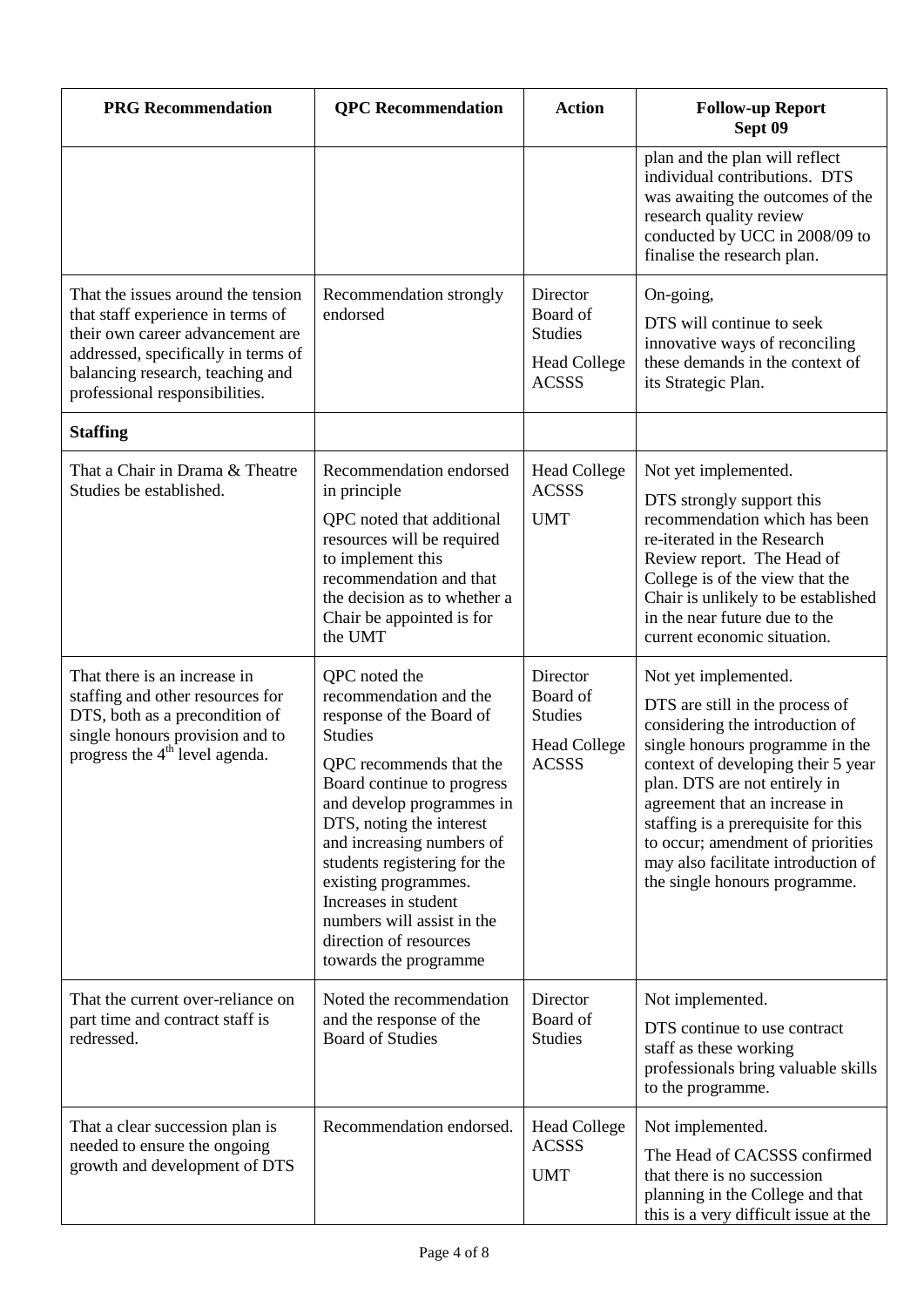| <b>PRG</b> Recommendation                                                                                                                                                                                                    | <b>QPC</b> Recommendation                                                                                                                          | <b>Action</b>                                                     | <b>Follow-up Report</b><br>Sept 09                                                                                                                                                                                                                                  |
|------------------------------------------------------------------------------------------------------------------------------------------------------------------------------------------------------------------------------|----------------------------------------------------------------------------------------------------------------------------------------------------|-------------------------------------------------------------------|---------------------------------------------------------------------------------------------------------------------------------------------------------------------------------------------------------------------------------------------------------------------|
|                                                                                                                                                                                                                              |                                                                                                                                                    |                                                                   | moment due to the current<br>economic situation. CACSSS is<br>adopting a reactive approach<br>rather than a proactive one.                                                                                                                                          |
| That additional teaching and<br>technical staff are needed to<br>consolidate developments and to<br>progress DTS profile both<br>nationally and internationally                                                              | Endorsed in principle<br>QPC noted that in the<br>current financial<br>restrictions progress may be<br>slow in this area                           | <b>Head College</b><br><b>ACSSS</b>                               | Not implemented.<br>Contrary to international norms,<br>DTS do not employ any technical<br>staff. Some technical support is<br>provided from part-time staff.                                                                                                       |
| That a strategy regarding staff<br>progression and the development<br>of promotional opportunities and<br>career paths for staff in DTS is<br>essential.                                                                     | Endorsed – applicable to all<br>staff in UCC                                                                                                       | <b>Head College</b><br><b>ACSSS</b><br><b>UMT</b>                 | Not yet implemented.<br>The University has incorporated<br>these issues in its strategic plan.<br>Staff in DTS will be able to avail,<br>as all staff in UCC, of any<br>promotional opportunities etc. as<br>they arise.                                            |
| <b>Recommendations to the Board of Studies</b>                                                                                                                                                                               |                                                                                                                                                    |                                                                   |                                                                                                                                                                                                                                                                     |
| That DTS develops a strategic<br>plan by the end of 2008, led by<br>someone with appropriate<br>leadership skills and experience<br>such as the current Director,<br>working with the Management<br>Committee                | Recommendation strongly<br>endorsed.<br>This is essential if some of<br>the other recommendations<br>are to be implemented                         | Board of<br><b>Studies</b>                                        | On-going.<br>DTS is currently developing a<br>five-year strategic plan.                                                                                                                                                                                             |
| That the interdisciplinary basis of<br>the taught programme be<br>reviewed and negotiated to<br>address issues of strategic and<br>operational management in the<br>context of structural changes<br>within the institution. | Recommendation endorsed<br>QPC welcomed response of<br>Board of Studies which<br>included a commitment to<br>development of a strategy<br>for DTS. | Board of<br><b>Studies</b><br><b>Head College</b><br><b>ACSSS</b> | On-going.<br>Will be implemented following<br>development of the strategic plan<br>for DTA and in line with the new<br>policy for governance of<br>interdisciplinary programmes<br>approved by AC in 2008/09.                                                       |
| Governance                                                                                                                                                                                                                   |                                                                                                                                                    |                                                                   |                                                                                                                                                                                                                                                                     |
| That DTS moves to more<br>formalised structures. The<br>opportunity exists under<br>restructuring to suggest new<br>structures.                                                                                              | Recommendation strongly<br>endorsed<br>QPC welcomed response<br>and actions already taken                                                          | Board of<br><b>Studies</b>                                        | Implemented.<br>DTS have put formalised<br>structures in place, including a<br>Management Committee,<br>consisting of the Head of<br>Discipline and all fulltime staff.<br>Allocated duties (e.g.<br>appointment of a Research<br>Officer) have also been assigned. |
| That there needs to be a suitable<br>academic synergy between DTS<br>and future partners.                                                                                                                                    | Recommendation strongly<br>endorsed                                                                                                                | Board of<br><b>Studies</b>                                        | On-going.<br>DTS are currently pursuing<br>potential connections with other                                                                                                                                                                                         |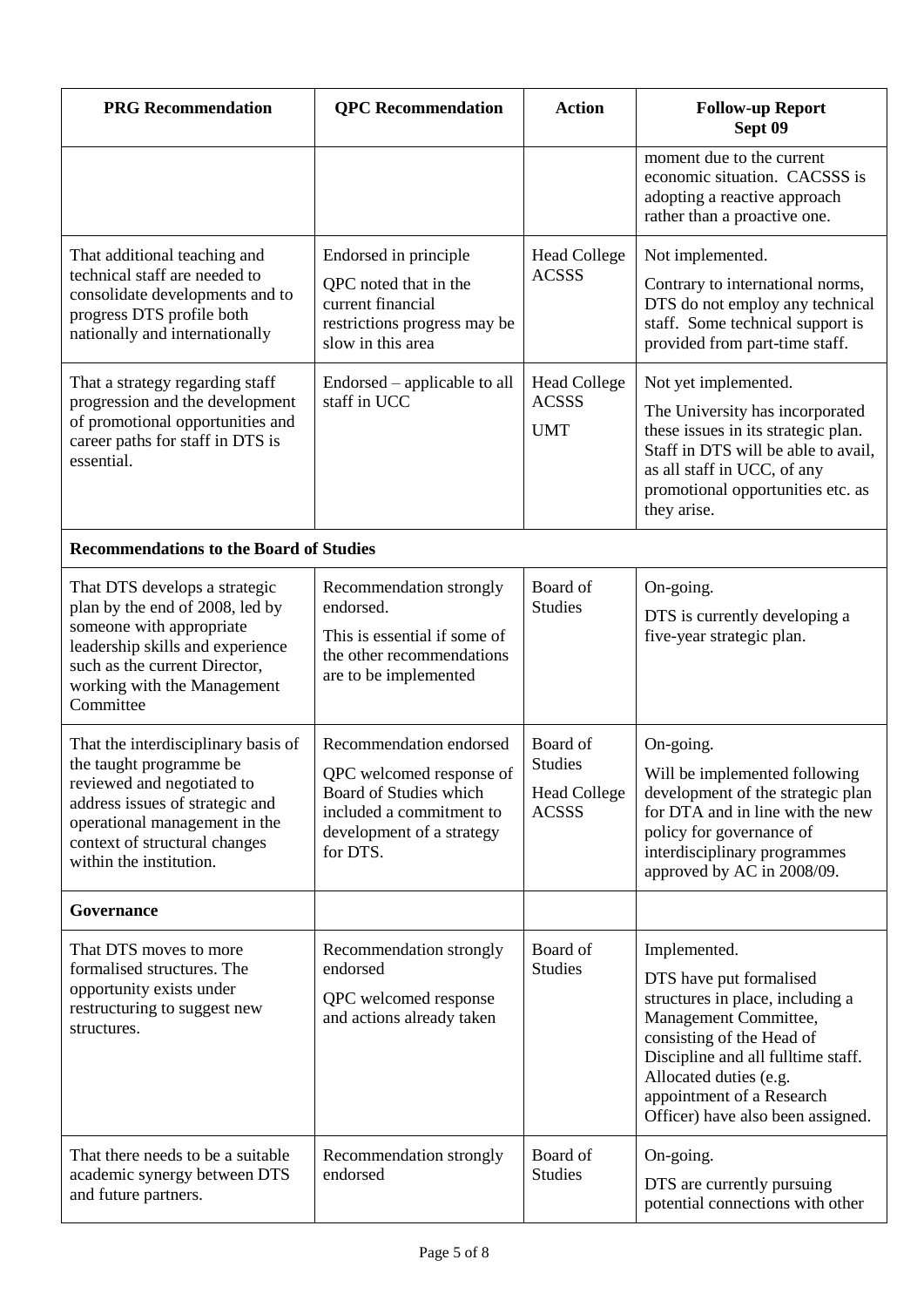| <b>PRG</b> Recommendation                                                                                                                                                                                                                                                                                                            | <b>QPC</b> Recommendation                                                                                                                                                                          | <b>Action</b>                                         | <b>Follow-up Report</b><br>Sept 09                                                                                                                                                                                                                                                                                                                |
|--------------------------------------------------------------------------------------------------------------------------------------------------------------------------------------------------------------------------------------------------------------------------------------------------------------------------------------|----------------------------------------------------------------------------------------------------------------------------------------------------------------------------------------------------|-------------------------------------------------------|---------------------------------------------------------------------------------------------------------------------------------------------------------------------------------------------------------------------------------------------------------------------------------------------------------------------------------------------------|
|                                                                                                                                                                                                                                                                                                                                      |                                                                                                                                                                                                    |                                                       | HE institutions.                                                                                                                                                                                                                                                                                                                                  |
| That a five year plan needs to be<br>constructed incorporating specific<br>preferences regarding the<br>alignment of DTS with other<br>departments/disciplines.                                                                                                                                                                      | Recommendation strongly<br>endorsed                                                                                                                                                                | Board of<br><b>Studies</b>                            | On-going.<br>School affiliation is being<br>addressed under the five year<br>plan.                                                                                                                                                                                                                                                                |
| That the management committee<br>should make recommendations to<br>the Board of Studies regarding<br>proposals for the strategic<br>development of DTS. Once the<br>position of DTS within the new<br>structures has been consolidated,<br>the new DTS Board of Studies<br>should begin by establishing clear<br>terms of reference. | Recommendation endorsed                                                                                                                                                                            | Management<br>Committee<br>Board of<br><b>Studies</b> | On-going.<br>This is being addressed under the<br>five year plan currently under<br>development.                                                                                                                                                                                                                                                  |
| That students be represented on<br>the Board of Studies and/or a<br>formal staff:student liaison<br>committee be established.                                                                                                                                                                                                        | Recommendation strongly<br>endorsed<br>QPC welcomed action<br>already undertaken in<br>regard to implementation                                                                                    | Board of<br><b>Studies</b>                            | Not implemented.<br>Students are not represented on<br>the Board of Studies.<br>DTS feel that current informal<br>structures re staff: student liaison<br>are working well and that a<br>formal committee is not<br>necessary at this point in time<br>given the small number of<br>students in DTS.<br>Year coordinators have been<br>appointed. |
| <b>Teaching and Learning</b>                                                                                                                                                                                                                                                                                                         |                                                                                                                                                                                                    |                                                       |                                                                                                                                                                                                                                                                                                                                                   |
| That feedback on assignments and<br>performances is more structured.<br>Specific protocols need to be<br>developed and formalised.                                                                                                                                                                                                   | Strongly endorsed<br>QPC welcomed action<br>already undertaken in<br>regard to implementation                                                                                                      | Board of<br><b>Studies</b>                            | Implemented.<br>The Board has put in place an<br>undergraduate Student Handbook<br>including information on general<br>grade indicators to assist this<br>process and is actively reviewing<br>its arrangements for feedback on<br>assignments and student progress.                                                                              |
| That the placement is located in<br>the Easter period.                                                                                                                                                                                                                                                                               | QPC noted the response of<br>the Board of Studies and<br>recommended that the<br>Board of Studies implement<br>the best practice possible in<br>the light of present<br>resources and circumstance | Board of<br><b>Studies</b>                            | Not implemented.<br>DTS do not agree with this<br>recommendation as it is not<br>practicable. The Board are<br>implementing best practice<br>possible in the light of present<br>resources and circumstances.                                                                                                                                     |
| That there are more formalised                                                                                                                                                                                                                                                                                                       | Recommendation endorsed                                                                                                                                                                            | Board of                                              | Implemented                                                                                                                                                                                                                                                                                                                                       |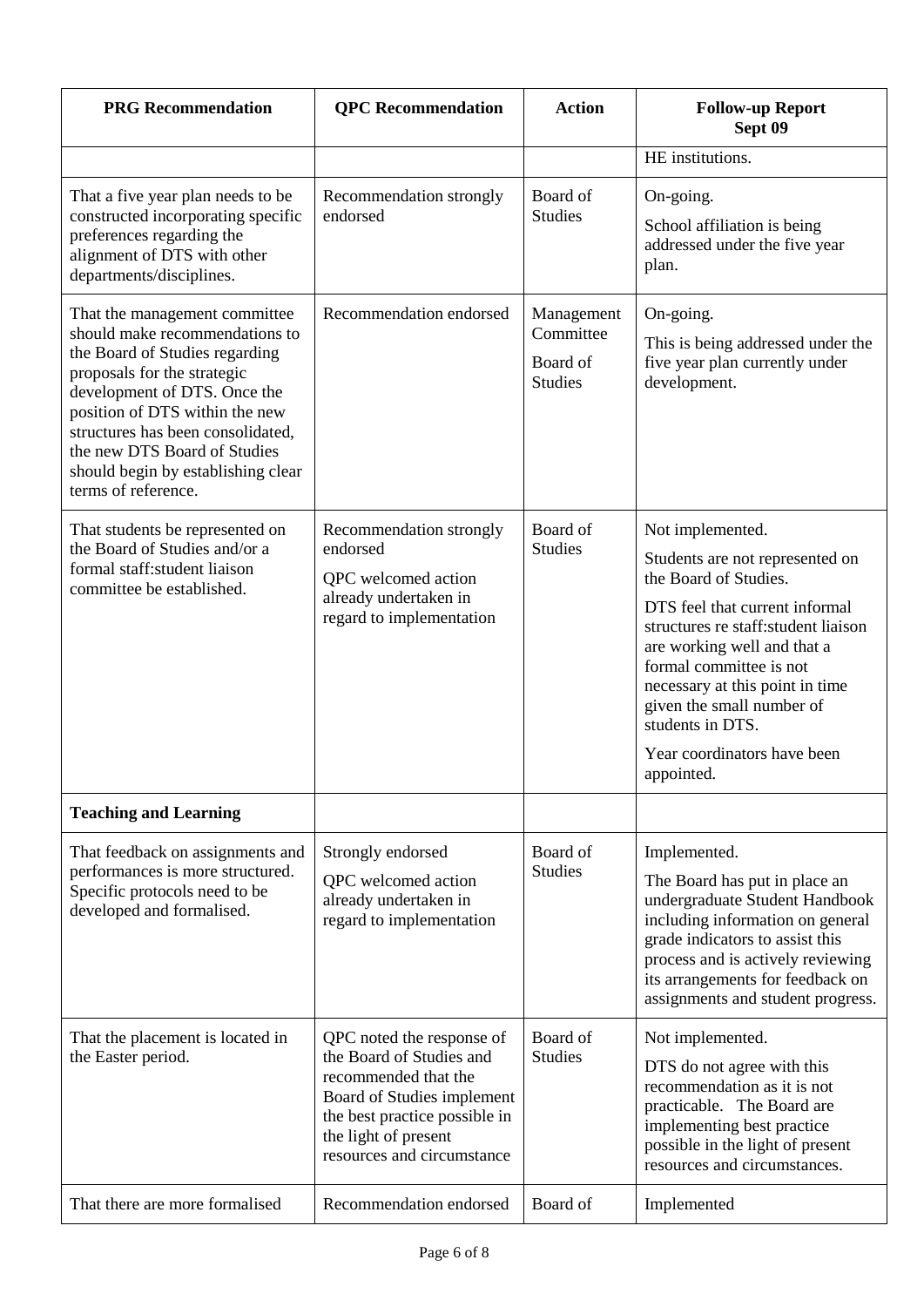| <b>PRG</b> Recommendation                                                                                                                                                                                          | <b>QPC</b> Recommendation                                                      | <b>Action</b>              | <b>Follow-up Report</b><br>Sept 09                                                                                                                                                                   |
|--------------------------------------------------------------------------------------------------------------------------------------------------------------------------------------------------------------------|--------------------------------------------------------------------------------|----------------------------|------------------------------------------------------------------------------------------------------------------------------------------------------------------------------------------------------|
| support structures within DTS for<br>students including:<br>Placement coordination and<br>support, including preparing<br>the students in advance.                                                                 |                                                                                | <b>Studies</b>             |                                                                                                                                                                                                      |
| Induction support for First<br>٠<br>Year students, particularly<br>mature students on the BA<br>and MA courses.                                                                                                    | Recommendation endorsed.<br>QPC noted and welcomed<br>actions already underway | Board of<br><b>Studies</b> | Implemented.<br>DTS is providing First year<br>students with orientation sessions<br>and a detailed student handbook<br>to assist induction.                                                         |
| That specific roles and<br>responsibilities of staff are<br>established, including year<br>co-ordinators and research<br>officer.                                                                                  | Endorsed                                                                       | Board of<br><b>Studies</b> | Implemented                                                                                                                                                                                          |
| Clear mechanisms and<br>protocols are required for<br>feedback on written and<br>practical work and for<br>maintaining ongoing<br>communication with students.                                                     | Recommendation strongly<br>endorsed                                            | Board of<br><b>Studies</b> | Ongoing.<br>Some mechanisms have been<br>formalised in the handbook.                                                                                                                                 |
| That an exit presentation for<br>students be considered which<br>includes career planning,<br>preparation for interview and<br>construction of CVs and other<br>issues relating to their future<br>outside of UCC. | Recommendation endorsed<br>QPC noted and welcomed<br>planned actions           | Board of<br><b>Studies</b> | Ongoing.<br>DTS continue to try and improve<br>in this area. Professionals have<br>been invited in to speak to the<br>final year students regarding<br>career options.                               |
| <b>Curriculum Development</b>                                                                                                                                                                                      |                                                                                |                            |                                                                                                                                                                                                      |
| That the more technical and<br>administrative areas of the course<br>are further developed.                                                                                                                        | Recommendation endorsed<br>Noted comments of Board                             | Board of<br><b>Studies</b> | Not implemented.<br>DTS agrees with the<br>recommendation as being<br>desirable but points out that this<br>is dependant on staffing. DTS<br>does not have any fulltime<br>technical staff.          |
| That the issues which emerged<br>from discussions with students<br>around weightings are addressed.                                                                                                                | Recommendation endorsed                                                        | Board of<br><b>Studies</b> | Implemented.<br>DTS has taken steps to<br>redistribute some workloads<br>related in particular to Year III<br>and will take this issue into<br>account in reviewing the overall<br>degree structure. |
| <b>Research and Scholarly Activity</b>                                                                                                                                                                             |                                                                                |                            |                                                                                                                                                                                                      |